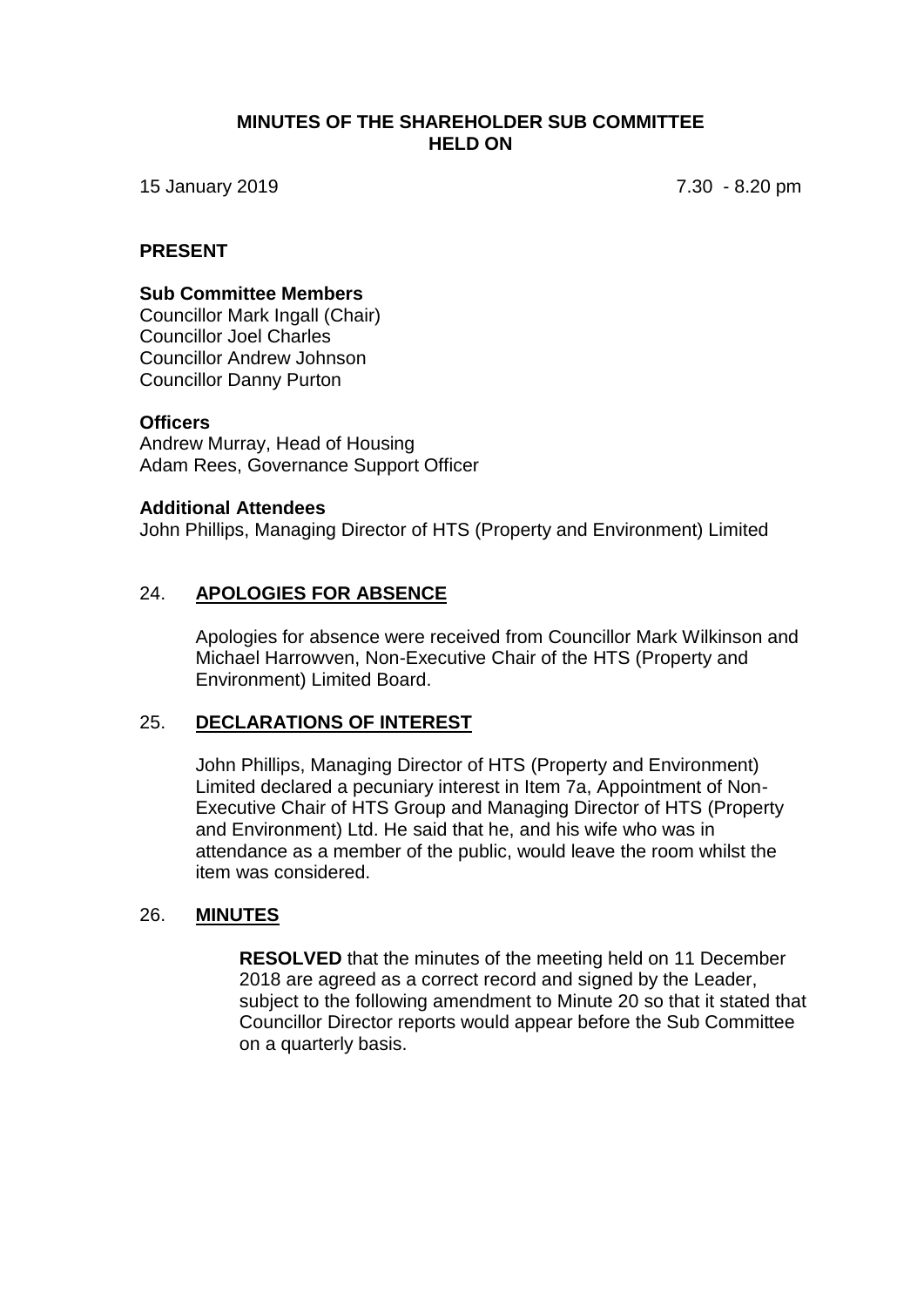# 27. **MATTERS ARISING**

## a) Minute 20 - References from HTS Group Ltd Board

In response to questions by Councillor Charles, Councillor Purton said that the remuneration for Councillor Directors was linked to the Council's Special Responsibility Allowance for Portfolio Holders so that any increase or decrease would not need to be approved by the Sub Committee.

## 28. **SUB COMMITTEE WORK PLAN**

Councillor Charles questioned why there was not a report on the Council's strategic priorities for the development of HTS. In response, the current workplan is established by the Cabinet strategic priorities for HTS which includes Business Plans for both HTS (Property and Environment) Ltd and HTS Housing Regeneration Ltd. The upcoming Best Value Review will look at strategic priorities for HTS (Property and Environment) Ltd aligned to Council corporate priorities.

**RESOLVED** that the Work Plan was noted.

## 29. **OPERATIONAL AND PERFORMANCE REPORTS**

#### a) Performance Reports and Balanced Scorecard

*Councillor Mark Ingall said that Item 6d, Council Directors Quarterly Report was now being considered as part of this item (Item 6a).*

The Sub Committee received a report which highlighted the operational and financial performance for HTS (Property and Environment) Ltd. The Company had achieved 100 per cent of its KPIs for October and November 2018 and there was an outurn of retained profit totalling £485,000 to November 2018.

Councillor Charles asked whether additional stretch targets could be implemented. The Council reviews annually five year stretch targets within the Balanced Scorecard. In response to a subsequent question on retained profit, John Phillips explained that £59,000 drop was due to delays in the capital programme. This money would be recouped in the subsequent quarter.

## **RESOLVED** that:

- **A** The Sub Committee acknowledged the performance and financial position set out in paragraphs 4 to 10 as follows:
	- (i) HTS (Property and Environment) Ltd achieved 100 per cent success rate for October and November 2018 against the suite of major and minor Key Performance Indicators (KPI's) that govern the contract.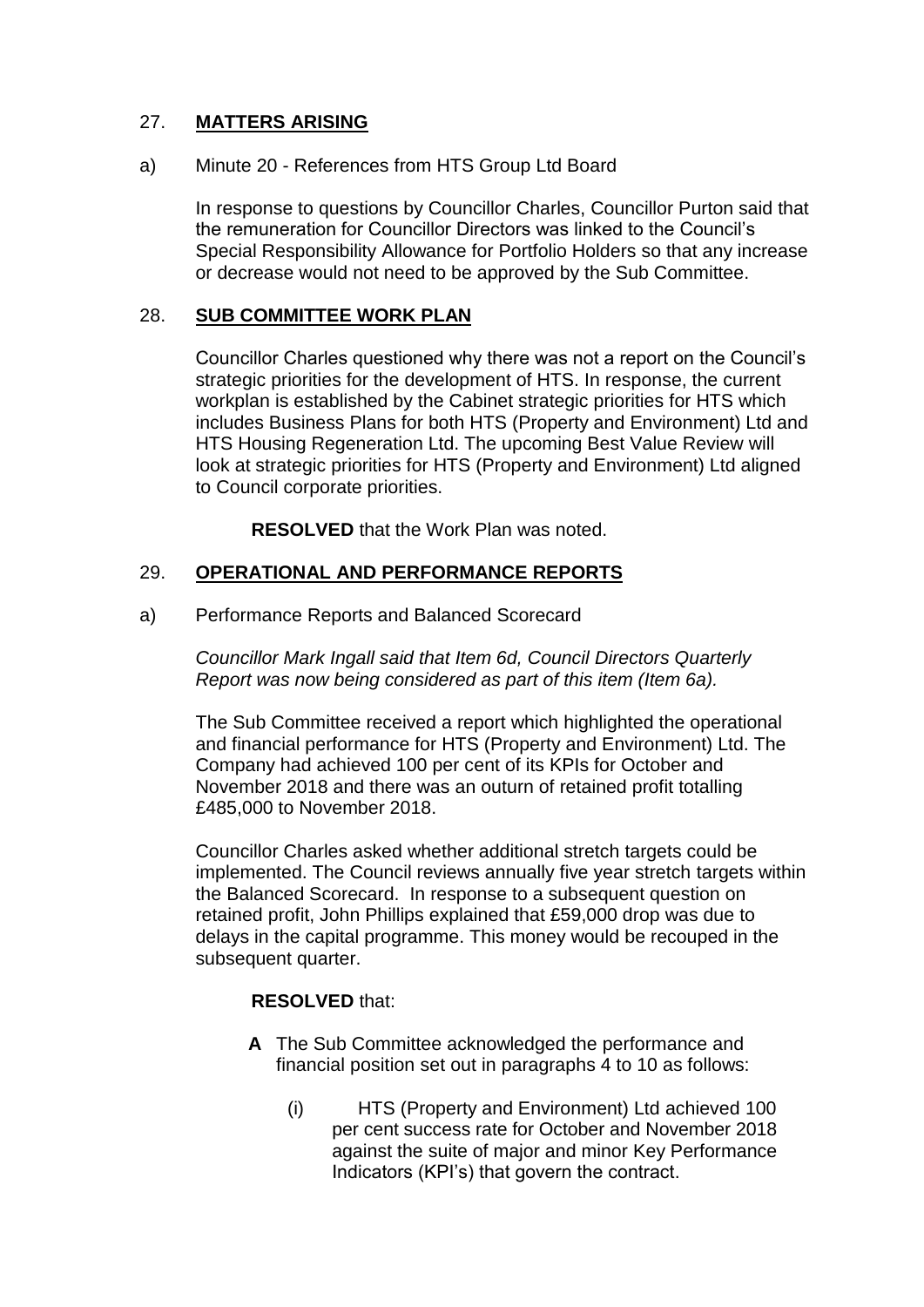- (ii) An outturn of retained profit totalling £485,000 to 30 November 2018.
- b) Customer Service

The Sub Committee received a report which summarised HTS (Property and Environment) Ltd's complaints to the month of November 2018.

#### **RESOLVED** that:

- **A** The Sub Committee noted the report and summary of complaints to the month of November 2018 as set out in paragraphs 2 to 7 as follows:
	- (i) HTS (Property and Environment) Ltd achieved a ratio of 0.86 per cent against a total of transactions to November 2018 of 27,895.

#### c) Risk Management

The Sub Committee received a report which set out the strategic risks for HTS (Property and Environment) Ltd.

The Sub Committee discussed the future third party growth opportunities for HTS (Property and Environment) Ltd. In response to a question by Councillor Johnson, John Phillips stated that currently, most of HTS' current third party profit came through the use of HTS' assets such as the Mead Park depot.

Councillor Charles stressed the importance of the organisation maintaining its momentum in order secure future growth. Councillor Purton said that it was important to recognise that there were risks surrounding housing development, as well as opportunities.

#### **RESOLVED** that:

**A** The Sub Committee noted the strategic risks as relating to HTS (Property and Environment) Ltd together with their analysis and mitigation.

#### 30. **REFERENCES FROM THE HTS BOARD**

a) Appointment of Non-Executive Chair of HTS Group and Managing Director of HTS (Property and Environment) Ltd

*John Phillips and Penny Phillips left the room for the consideration of this item.*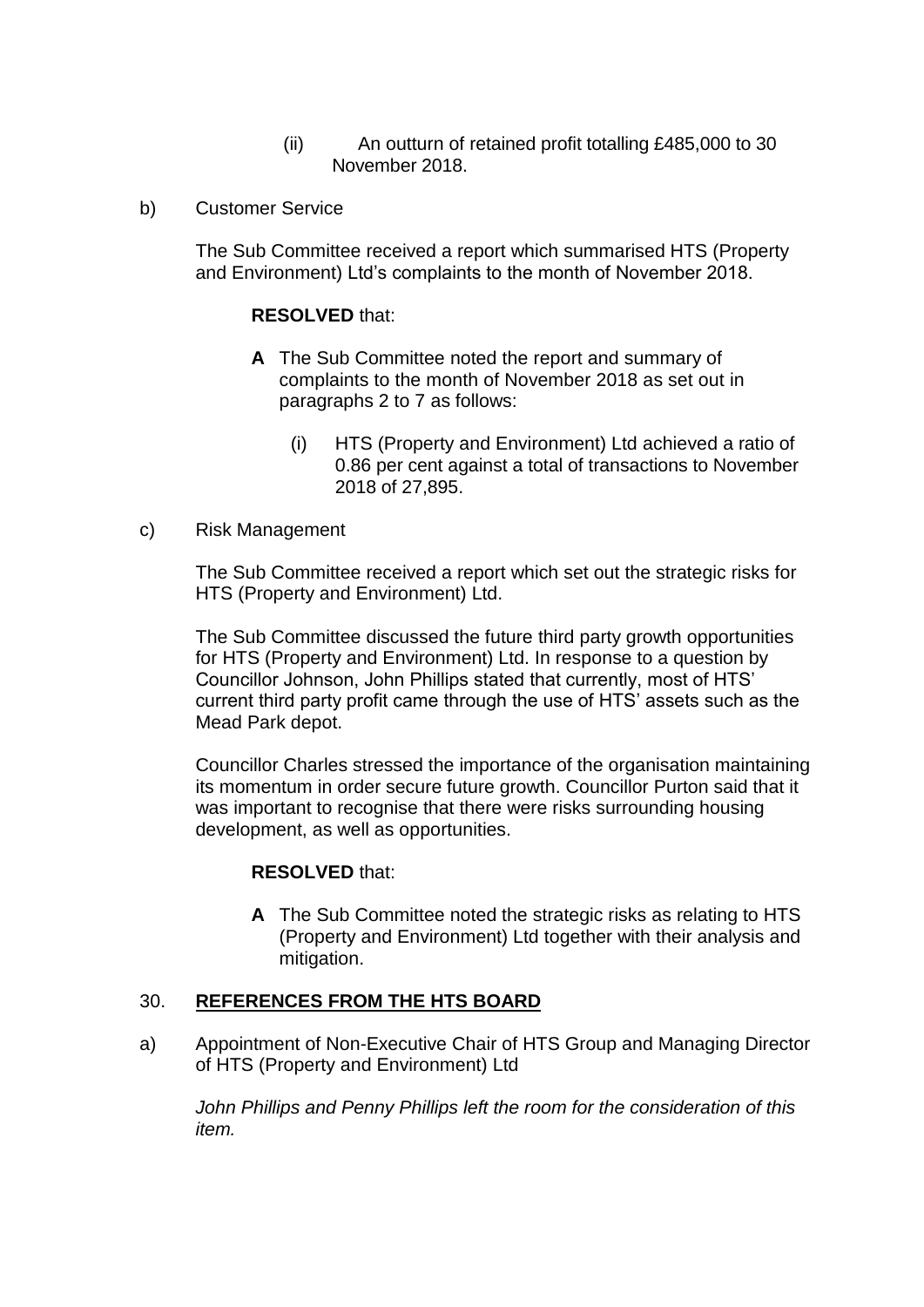The Sub Committee received a report which recommended that the current appointments for the Non-Executive Chair (HTS Property and Environment) Ltd and for the Managing Director of HTS (Property and Environment) Ltd be extended for a further three years.

## **RESOLVED** that:

**A** The Sub Committee approved the revisions to the current appointments for the Non-Executive Chair (HTS Property and Environment) Ltd and for the Managing Director of HTS (Property and Environment) Ltd for a further three years.

## 31. **REFERENCE FROM HTS (PROPERTY AND ENVIRONMENT) LTD**

a) Updated Business Plan

The Sub Committee considered a report on an updated business plan for HTS (Property and Environment) Ltd.

## **RESOLVED** that:

**A** The Sub Committee approved the Board's proposed update to the current business plan.

## 32. **REFERENCES FROM CABINET**

a) Creation of HTS (Housing and Regeneration) Company

The Sub Committee received a referral from Cabinet to note the creation of HTS (Housing and Regeneration) Company, including a draft business plan and revised terms of reference for the Sub Committee.

Councillor Charles said that he did not feel the business plan was comprehensive enough. Then, in response to a question by Councillor Charles, John Phillips said that he and Michael Harrowven had significant input into the draft business plan and it would be developed in a similar way to the Business Plan for HTS (Property and Environment) Limited.

## **RESOLVED** that:

**A** The Sub Committee noted the approved recommendations, as set out in paragraph 2 of the report, in line with Cabinet decision of December 2018.

## 33. **MATTERS OF URGENT BUSINESS**

None.